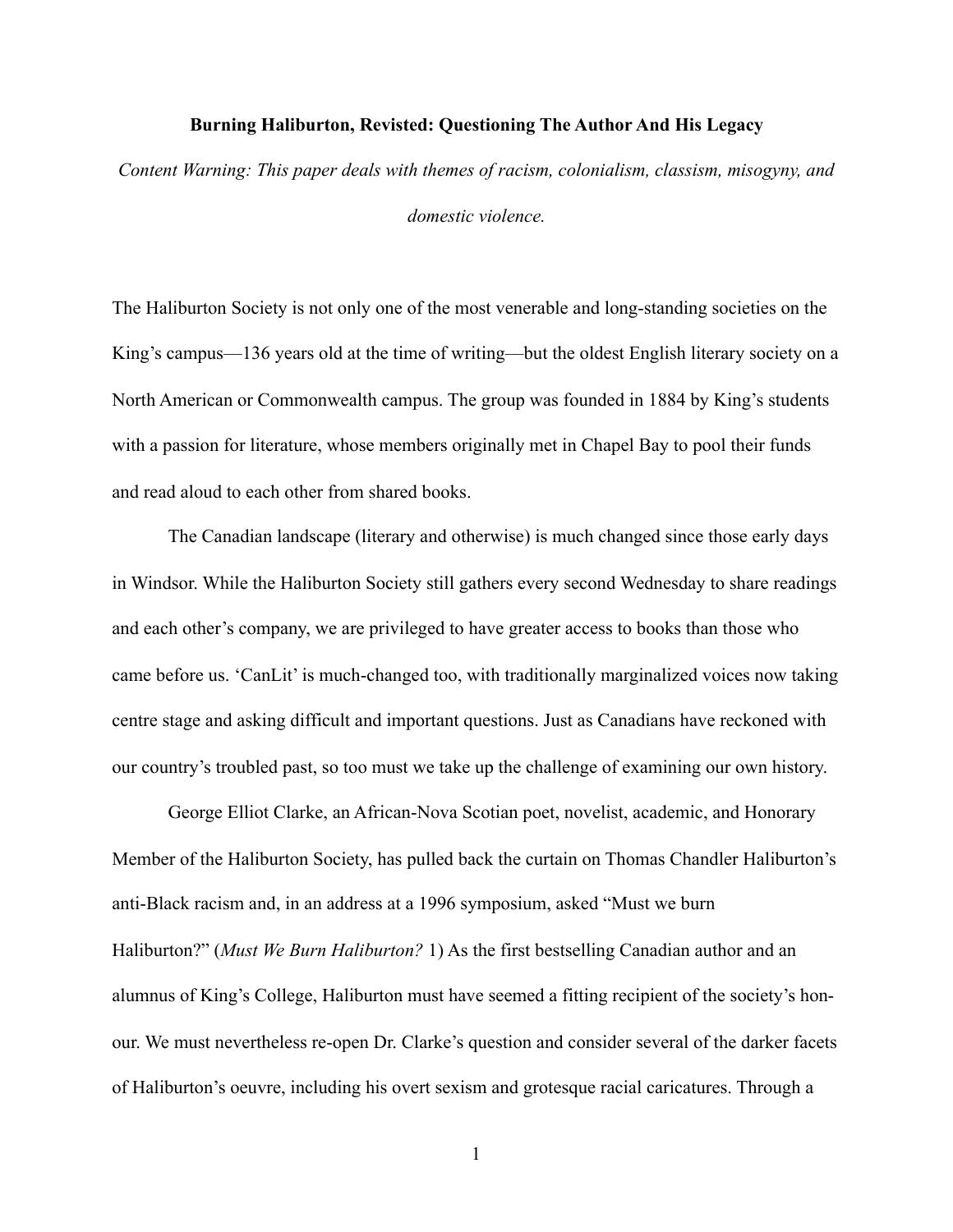consideration of his portrayals of women, African-Nova Scotians, and the Mi'kmaq nation, we hope to shine a light on some of these difficult realities and consider how best to move forward in a contemporary context. Or to be more direct; while casting no judgements on the historical and literary merits of Haliburton's work, is it nevertheless proper to continue naming a Society in his honour in light of his retrograde views on a range of issues that King's students deem important?

 While small populations of Black settlers lived in colonial towns such as Louisbourg and early Halifax in the 1700s, historical records reveal that the first large group of Black refugees arrived in Nova Scotia from the United States in 1782 ("African Nova Scotian"). These refugees, known today as the Black Loyalists, were promised land; however, upon arrival they were given lands of lesser quality than those of their white counterparts. Nevertheless, the Black Loyalists settled in communities such as Annapolis Royal, Clements, Granville, Birchtown (which notably, for several years after its creation was the largest free African community in North America), Brindelytown, Preston, Little Tracadie, Chedabucto, and Halifax, where they routinely experienced discrimination from white settlers ("Black Migration"). In fact, the first recorded race riot in Canadian history occurred in Shelburne, a mere two and a half hours from Haliburton's native Windsor ["African Nova Scotian"]. Growing up within this climate, Haliburton would have been acutely aware of divisions within the Nova Scotian community, but his writing reveals little sympathy or compassion. To the contrary. As Clarke writes, "[Haliburton's] mouthpiece, the Yankee clock peddler, Sam Slick, believes that 'those thick skulled, crook shanked, flat footed, long heeled, woolly headed gentlemen, don't seem fit for much else but slavery" (2).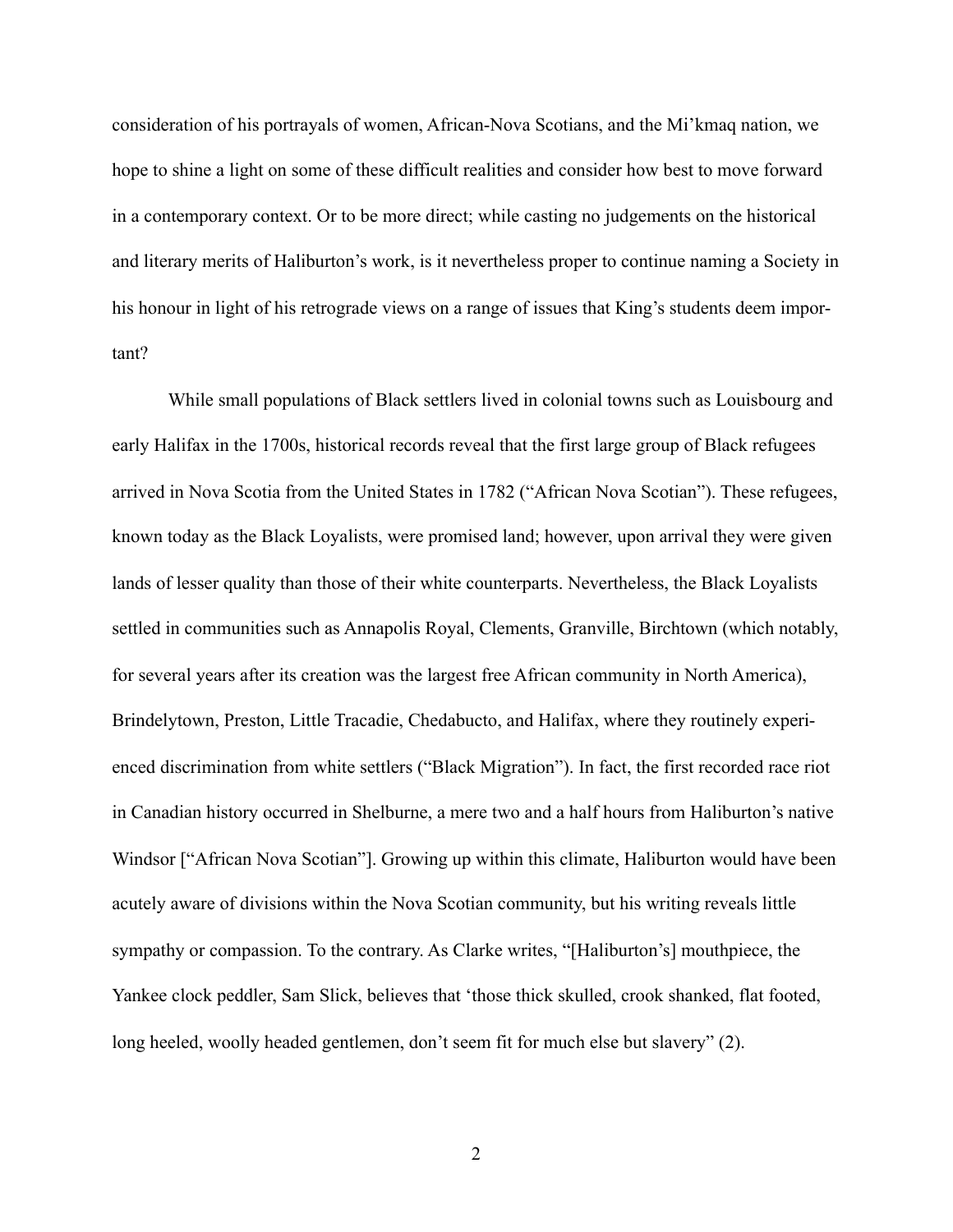Indeed, anti-Black racism permeates much of Haliburton's *oeuvre*. While undoubtably a product of his time, Haliburton was nevertheless a very conservative figure, even for his day. Weighing in on the debates of his age, Haliburton's defence of slavery mirrors that of Southern American apologists; "he shared the same imperilled worldview," Clarke writes, "fear[ing] that abolition and other socio-economic reforms marked the imminent collapse of Protestant/Christian civilization" (9). This idea is reinforced in *The Clockmaker*, where an escaped slave, Scip, longs for his former servitude (qtd. in Clarke 15). Slavery, for Haliburton, is a "loving paternalism" (Clarke 14) and a Christian-centered institution that underpins Western civilization. Without this divinely-ordained system of class and race, Haliburton worries that liberty is threatened; as Clarke ironically notes, "slavery is freedom: freedom slavery" (21). As a monarchist and loyalist with a Tory philosophy, Haliburton "equated Blackness with modernity"––and therefore, for him, it represented a troubling and "inherent instability" (Clarke 28).

 While Haliburton's work does not feature Mi'kmaq characters as prominently as it does African-Nova Scotians, it is nevertheless important to consider his characterizations of their community. In his 1823 work of nonfiction, *A General Description of Nova Scotia*, Haliburton seeks to capture the province's history and natural landscape. Nestled among portrayals of the towns, judicial systems, and flora and fauna is a portrait of the Mi'kmaq nation. In keeping with the European tradition of treating Indigenous peoples as specimens for study, Haliburton offers a physical description of Mi'kmaq peoples, contrasting them with white settlers and Black loyalists (*A General* 51), tapping into the problematic notion of the 'noble savage.' He also uses stereotypical and racist language to describe their behaviours, depicting them as violent drunks: "When sober [the Mi'kmaq] are silent and thoughtful, very shrewd and sensible in their remarks.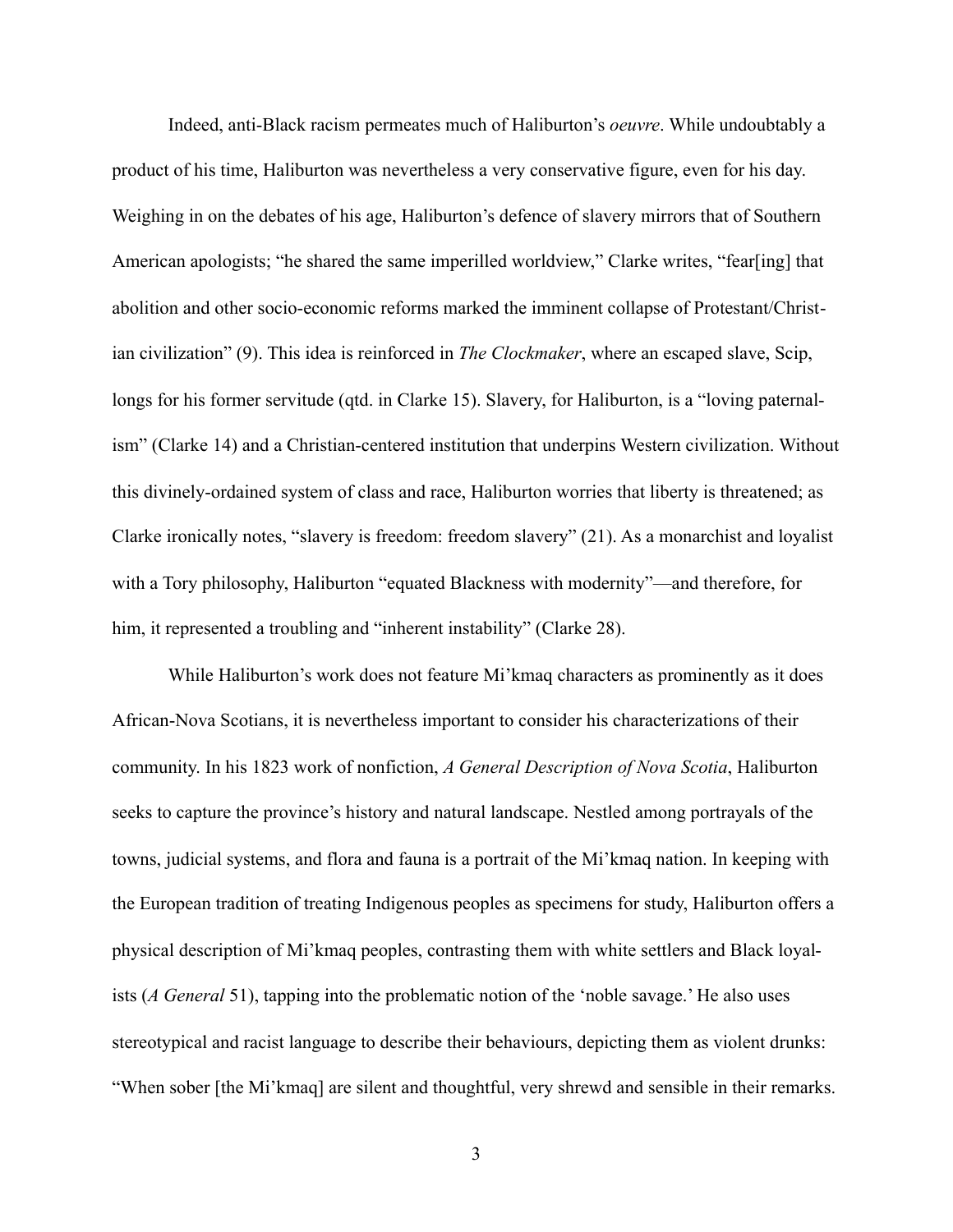When intoxicated by liquors, which is often the case, they are riotous and quarrelsome among each other" (51-52). Furthermore, Haliburton repeatedly mis-identifies Mi'kmaq terms, referring to moccasins as "mogasins" (52) and papoose carriers as "papuse" (52). He also attempts to create a short Mi'kmaq-English dictionary, which, when cross-referenced with the Mi'kmaq Online Dictionary, is revealed to be based on inaccurate perceptions (Mi'kmaq Online). Otherwise, the bulk of the fifth chapter is an unremarkable piece of writing that attempts to describe Mi'kmaq ways of life, including medicines, fishing and hunting practices, styles of dress, and judiciary systems. Of particular interest is his passage on gender dynamics: "In this tribe the female sex are the servants of the men, and carry not only the children, but in travelling, all the domestic utensils, provisions, and other burdens […] tasks are imposed upon them without pity, and services are received without complaisance or gratitude" (52). This critique is deeply ironic given Haliburton's broader misogyny and attitude toward domestic violence.

 As Ruth Panofsky notes in her essay "Breaking the Silence: *The Clockmaker* On Women," if we "remain silent on the disturbing aspects of [Haliburton's work], we are sanctioning the negative views it expresses" (42). While Panofsky recognizes the elitism and racism that are prevalent in his writings, her own essay focusses on the "denigration of women" throughout *The Clockmaker* series (41). Panofsky observes that although Haliburton's "caustic derision of both Blacks and women" would have "been sanctioned during the first half of the nineteenth century," (42) it is difficult to tolerate these views today.

 Of particular issue is Haliburton's portrayal of female characters in *The Clockmaker* and his repeated comparison of women with animals. For example, his protagonist, American clock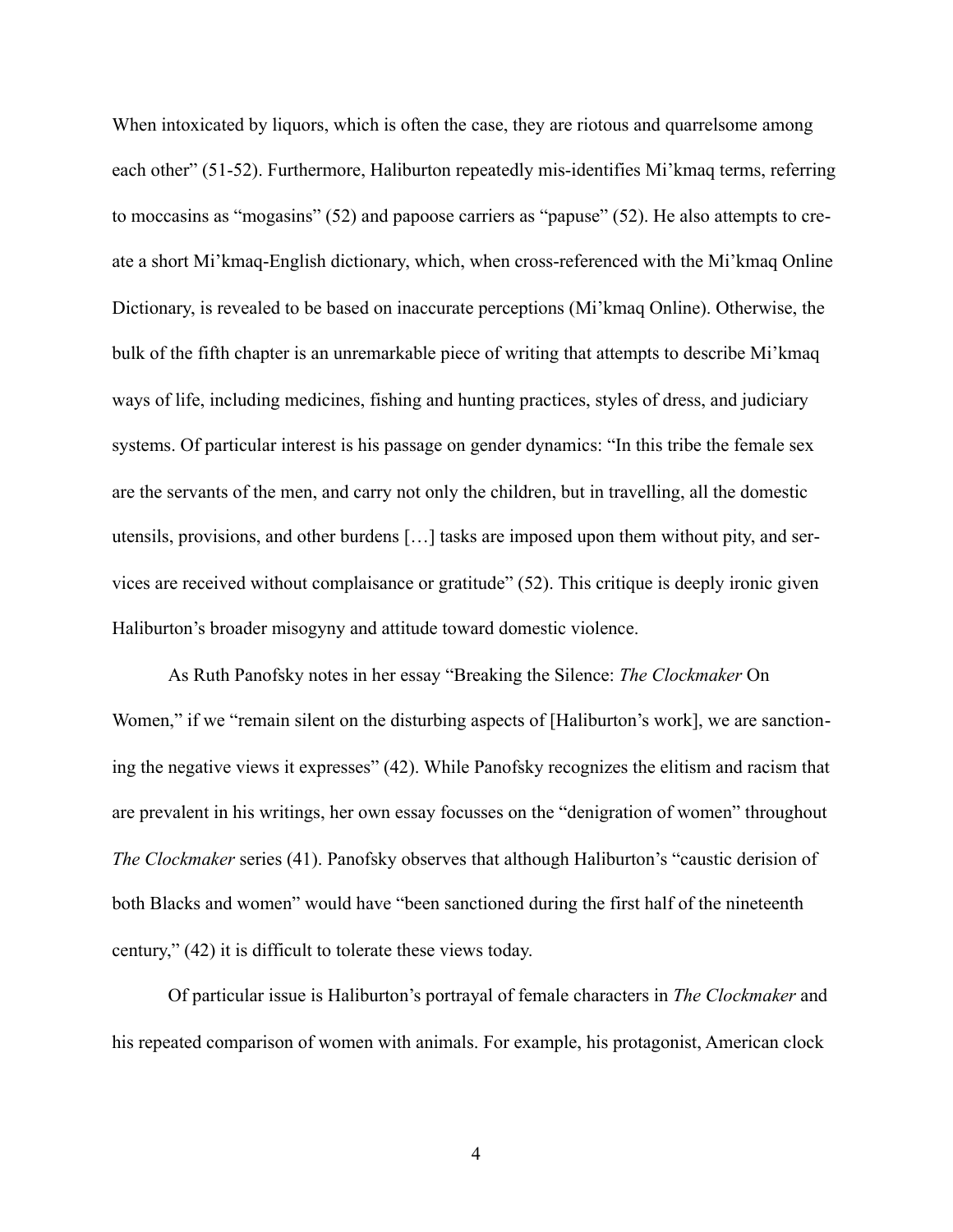salesman Sam Slick, often compares women to horses, and the acquisition of a wife to the purchase of a horse:

 …matrimony…an't like a horse deal, where, if you don't like the beast, you can put it off in a raffle, or a trade, or a swop and suit yourself better, but you must make the best of a bad bargain, and put up with it. It ain't often you meet a crittur of the right mettle: spirited, yet gentle; easy on the bit, sure-footed and spry; no bitin', or kickin', or sulkin', or racin' off, or refusin' to go or runnin' back (qtd. in Panofsky 43).

In likening women to animals, Haliburton denies them their humanity, and by creating the innuendo of the women as a "crittur" to be "mounted" reduces them to their reproductive function (Panofsky 43-44). Indeed, the value of female characters in *The Clockmaker* is often determined by their sexual availability and virginity; Sam Slick has a fondness for "splendid little fillies" (qtd. in Panofsky 43), young girls on the brink of maturity, and a deep contempt of "grey mares" (qtd. in Panofsky 43), seen in his his caricature of the "shrewish housewife," (Panofsky 48) a married woman who has lost her looks: "When the freshness of youth is on the move, the sweetness of temper is amazin apt to start along with it" (qtd in Panofsky 45). Sexual desirability is also shown to be a key aspect of female worth throughout the text, and as Panofsky notes, Slick "infrequently encounters homely women" (45).

 Perhaps most disturbing to modern readership is the intersection between the metaphor of the white woman as animal and Slick's advice to married men justifying domestic violence–– particularly with regard to women who disobey their husbands. Throughout the narrative, Slick advocates for spousal whippings, gleefully telling the tale of an "impudent wife" who was "sub-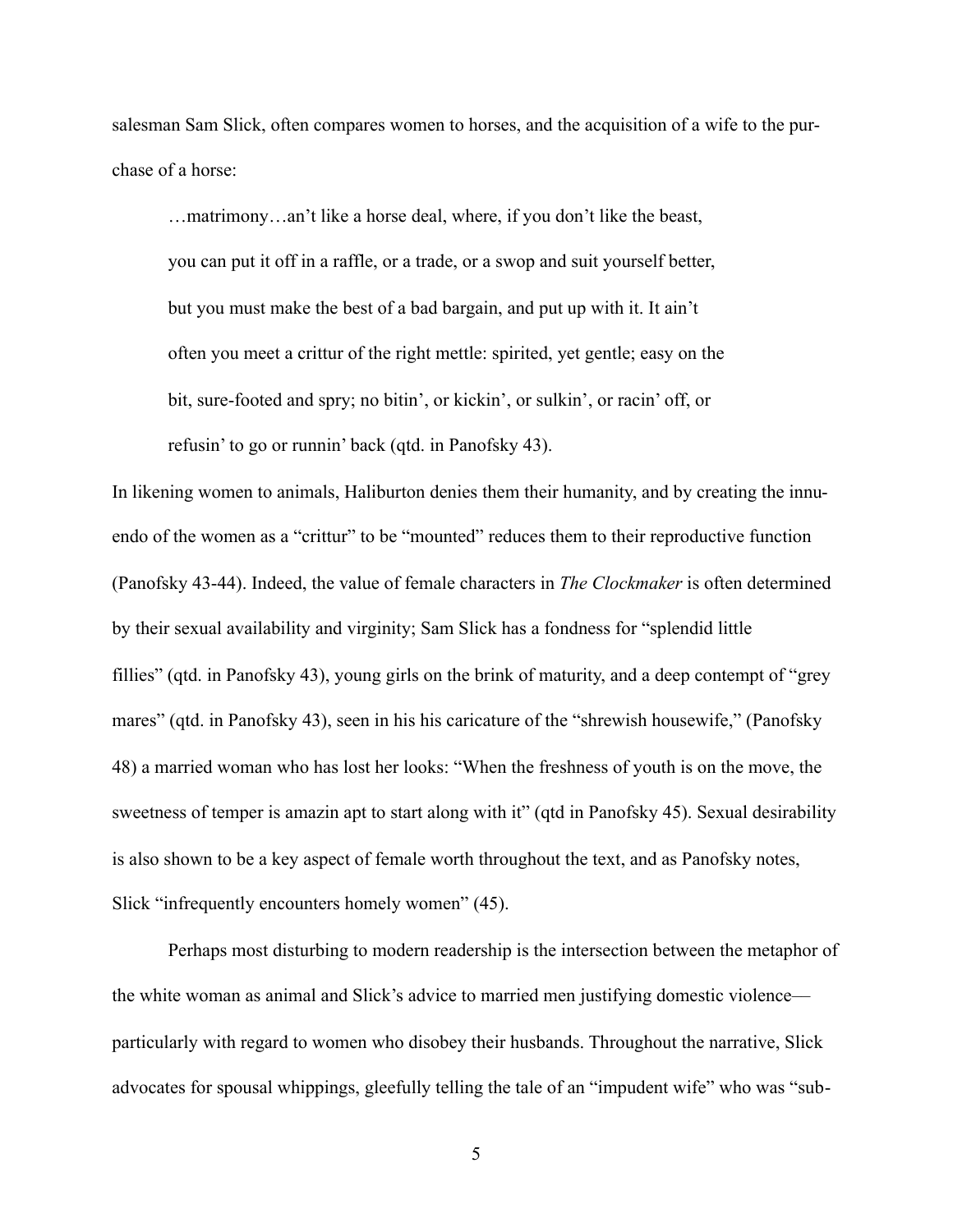dued" by her husband "seizing her by the arm with one hand…[and quilting] her with the horsewhip real handsum, with the other" (qtd. in Panofsky 47). Women who challenge their husbands and the status quo of their societal roles are publicly humiliated and beaten (Panofsky 47). Haliburton's attitude towards domestic violence can be summed up with this line from *The Clockmaker*: "A woman, a dog, and a walnut tree / the more you lick 'em, the better they be" (qtd. in Panofsky 47). This practise was unfortunately widely accepted both societally and legally in Nova Scotia, and Haliburton would have been very familiar with laws pertaining to marriage and women in his career as a judge (Panofsky 46).

 While the contemporary reader can note many similarities between Haliburton's contemptuous treatment of white women and African-Nova Scotians, it is extremely important, as Panofsky notes, not to conflate the two (42-43). While white women may have been socially and legally inferior to their male counterparts, they nevertheless enjoyed a higher societal position than their Black counterparts. Haliburton is keenly aware of this, and even as he vilifies white women he separates them from Black characters: "Slick carefully directs his barbs at either one group or the other, but rarely at women and Blacks simultaneously" (Panofsky 43). The exception is during scenes where white women abuse and berate Black servants. Haliburton often portrays white female employers––and not their husbands––as being especially cruel:

[the employer was] a dreadful cross gained woman, a real cantamout, as savage as a she bear that has cubs, an old farrow crittur, as ugly as sin, and one that both hooked and kicked too––a most particular onmaricifal she devil, that's a fact. She used to have some of her n\*\*\*\*\*\* tied up every day and flogged uncommon severe, and their screams and screeches were horrid, no soul could stand it––nothin was heerd all day but *oh Lord*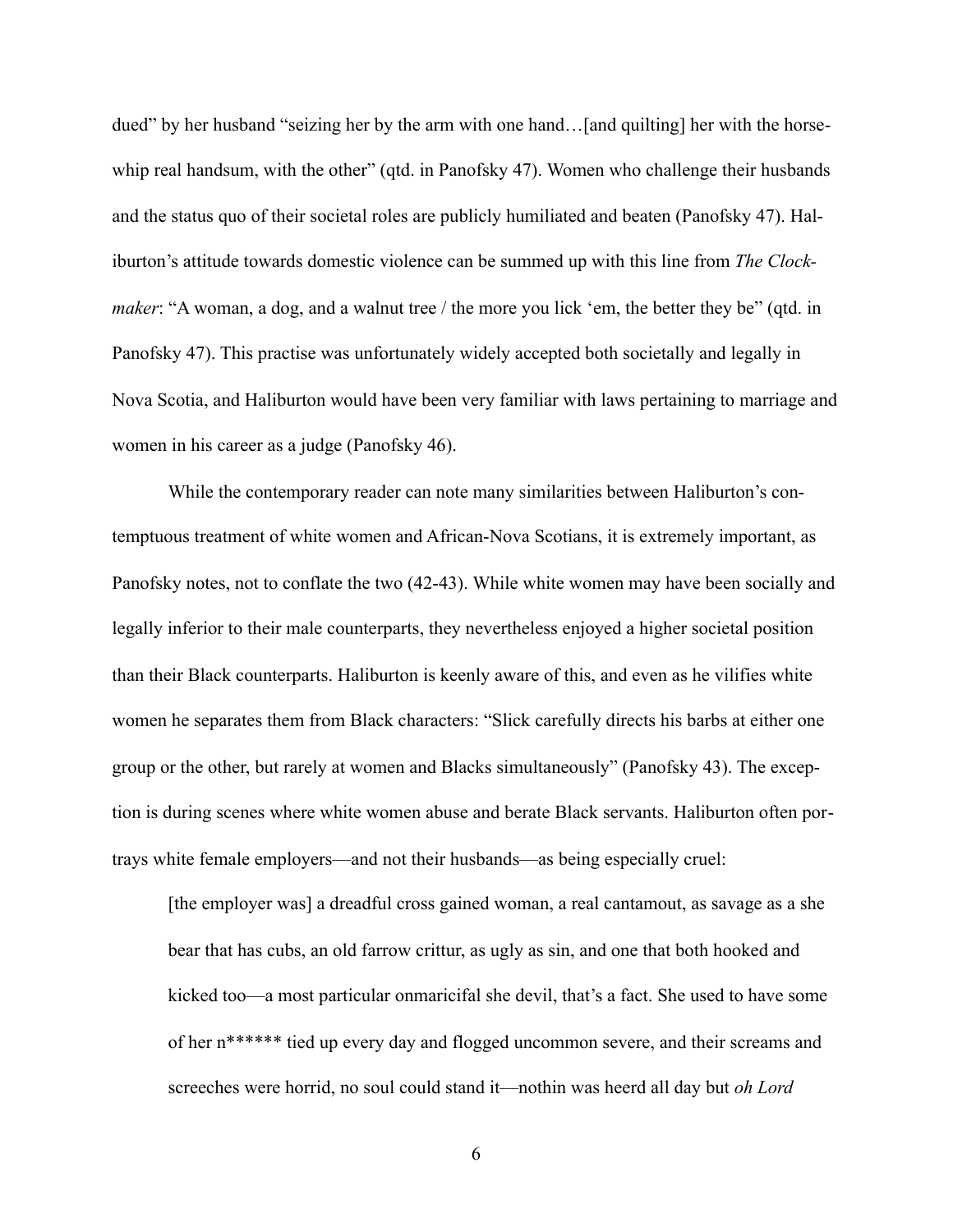*Missus*, *oh Lord Missus*" (qtd. in Panofsky 49-50).

In this paragraph, we can see the anger white women feel at their limited circumstances being horribly redirected to innocent targets. This was a tactic used to sow division amongst people who had "othering" qualities to prevent them from challenging the real societal dominators white men with high social standing such as Haliburton.

 Lastly, it would be unwise to examine the issues surrounding women and African-Nova Scotians as separate categories given the existence of African-Nova Scotian women. Indeed, Haliburton's portrayals of Black women use similar techniques as cited earlier, resulting in especially offensive caricatures. For example, here's the description of a "wench" named Rose:

 What a slashin' large woman that was, half horse, half alligator, with the cross of a mammoth in her…Her foot was as long and flat as a snow-shoe, and her hands looked as shape less and as hard as two sponges froze solid. Her neck was as thick as a bull's, and her scalp was large and woolly enough for a doormat. She was as strong as a moose, and as ugly too; and her great white pointed teeth was a caution to a shark (qtd. in Clarke 59).

Here, Rose is dehumanized both through crudely rendered racial traits (e.g. the report of her natural hair) and her unflattering comparison to a strange array of animals. If Haliburton limits his likening of white women to horses, he debases Rose even further by comparing her to alligators, mammoths, bulls, and moose. If white women are less human than their male counterparts, then Black women are one further step below.

 Haliburton's views may have been common in his time––particularly for a staunch Tory– –but they have not aged well. Unquestionably, he played an important role in developing and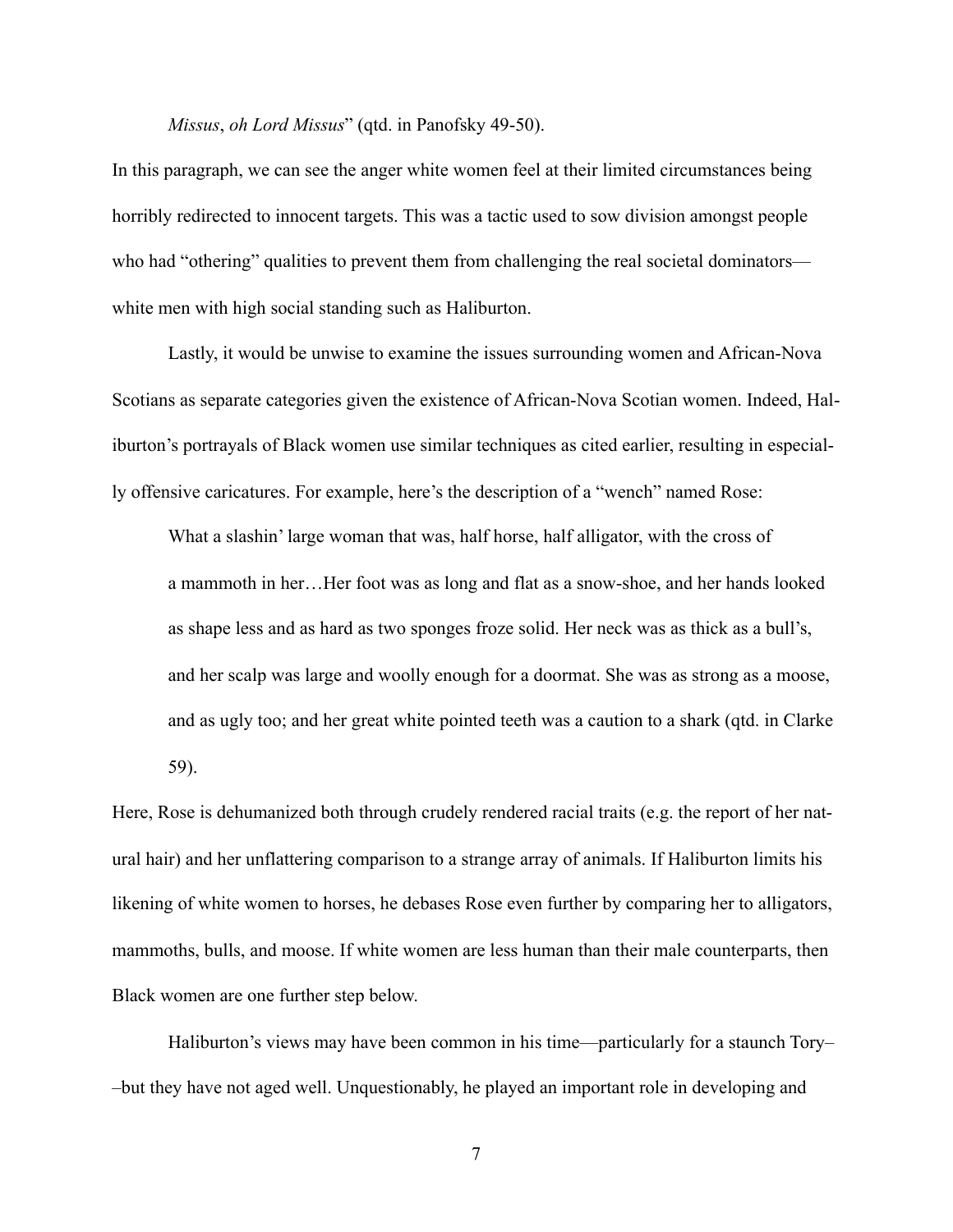promoting Canadian literature, both nationally and internationally. However, the modern reader is called upon to interrogate the racism, misogyny, and shocking justifications of domestic violence that pervade his *oeuvre*. As such, we feel is would be inappropriate for the Haliburton Society to continue to name ourselves after this man. Such a position places him, much like a statue, on a pedestal. George Elliott Clarke is correct when he asserts that to burn Haliburton is to burn our own history. Rather, the Society proposes to place Haliburton in a space where he and his work can be openly studied—and criticized!—without upholding him in blind idolatry. We are not turning our backs on our history, but instead opening a new chapter where the values of our Society and the King's community may be more accurately reflected.

 Changing the name of our Society would merely be a symbolic gesture if we did not couple it with other commitments to diversity and greater inclusiveness. We will continue to diversify our archive of works by Canadian authors. The acquisitions for the 2019-2020 school year include *heft* by Doyali Islam, *No Meeting Without Body* by Annick MacAskill, *I Can Hear You, Can You Hear Me?* by Nolan Natasha, and *The Skin We're In* by Desmond Cole. We will continue our *Live Poets!* reading series with a particular focus on supporting BIPOC and LGBTQIA+ authors. We will reach out to other student societies at King's to create events that reach a wider audience, building on the success of co-hosted events last year with the WUSC (Student Refugee Program) and PRIDE societies. We encourage other groups affiliated with Haliburton's name to join us in considering his impact, and to rethink the spaces named in his honour. And finally, we remain open to suggestions from the community, and to journalistic, historical, or artistic projects that explore and challenge Haliburton's complex legacy.